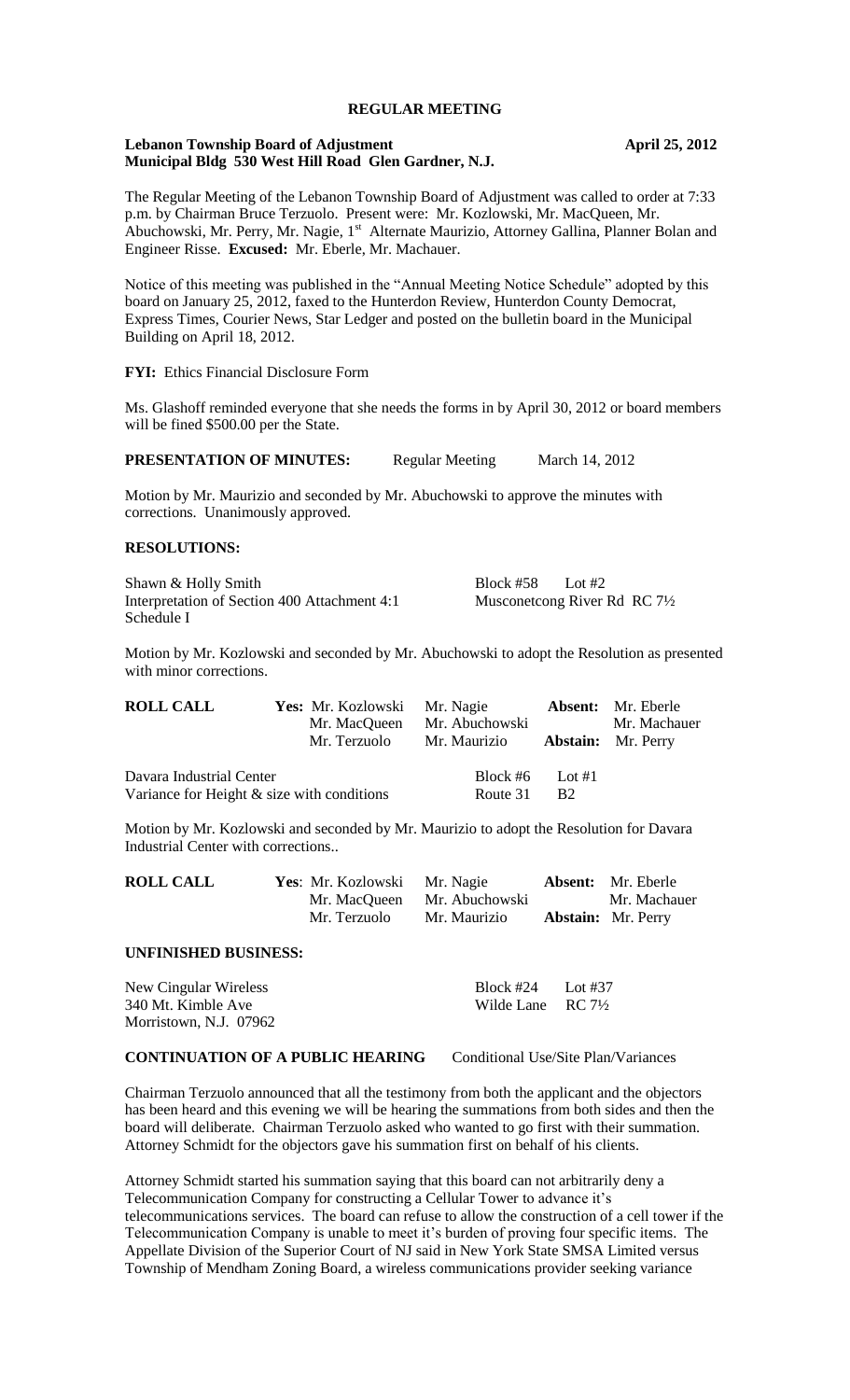#### **Lebanon Township Board of Adjustment April 25, 2012 Page 2**

approval to construct a cellular telephone tower must show 1) There is an existing significant gap in service within the municipality,  $\overline{2}$ ) The proposal that is being proposed will fill the gap in the least intrusive manner, 3) The applicant has made good faith efforts to investigate alternative technologies and alternative sites that may be less intrusive in the community and 4) The area is not already being serviced by another wireless provider. The board must also remember that the applicant has the burden of proof. Attorney Schmidt said AT&T must prove their case. It must prove all the elements necessary to justify the variances requested. Attorney Schmidt said that AT&T has failed to prove the need for a 180' tower. The board can reject the applicant's experts if they believe that the experts presented a net opinion. A net opinion is an opinion that is given by an expert without adequate factual data to support that opinion. Attorney Schmidt gave a couple of case opinions at this time. Attorney Schmidt said the applicant has to prove that there is a gap in service. The court has not defined what a sufficient gap of service is. Attorney Schmidt referred testimony by RF Engineer Joseph showing the gap in service with a radio frequency exhibit which was marked as **A10.** Quoting Mr. Joseph that the exhibit illustrated the alleged gap in coverage at negative 85 dBm. The frequency strength that AT&T claims that is necessary for the customers to get reliable service. The alleged gap in service was along County Road 513. Mr. Joseph said the site of the proposed tower will fill a sufficient portion but not all of the alleged gap in coverage. Mr. Joseph said there will still be a minimal gap in coverage. Mr. Joseph also said their proposal is to basically fill as much of this gap in service as they can with one facility.

Attorney Schmidt referred to testimony of Mr. Menkes stating the selection of negative 85 dBm is arbitary. In their application to the FCC, AT&T had indicated that they were going to use a signal strength of 102 dBm to satisfy it's burden of providing coverage to their customers. Attorney Schmidt said there has been no testimony providing any information regarding the coverage and what that coverage would be at a signal strength of minus 102 dBm. Attorney Schmidt referred to Appellate decisions in New Jersey at this time. Since AT&T failed to provide any testimony regarding coverage at any other strength other than 85 dBm, they failed to show a sufficient gap in coverage that could not be filled with a lesser signal strength. Since the owner of the property offered his property there was no search ring provided. There is no comprehensive report and Mr. Joseph's presented no information on the terrain, topography data base that he used with the computer predicted RF coverage models or modes and there is no testimony that the clutter data base that was used in producing is computer predictions. Attorney Schmidt again referred to testimony of Mr. Menkes, stating after a viable property is selected a crane test should be performed especially in situations of adverse terrain or clutter as in this case. There was no testimony about any crane test being done. Attorney Schmidt said it is important because AT&T is proposing a tower of 180' and if AT&T had done a crane test then maybe they would have found that they didn't need a tower of 180' but 150'. Attorney Schmidt referred to testimony given by Mr. Joseph regarding drive test. Attorney Schmidt said that there has been no testimony regarding service providers in this area. AT&T has failed to prove they can fill the gap in the least intrusive manner or that they made any good faith effort to investigate alternative technologies. In conclusion, Attorney Schmidt said that AT&T has failed to prove the need for a 180' cell tower and the board should deny this application. If the board decides to grant this application they should compel the applicant move the tower to another area move in the center of the property and I then foresee this tower never being built. Attorney Schmidt thanked the board for their time and consideration.

Attorney Fairweather gave her summation at this time on behalf of New Cingular Wireless (AT&T) Attorney Fairweather stated that this is a conditional permitted use in this zone and since we did not meet all the conditions this is why we are before the Zoning Board. Attorney Fairweather reviewed for the board the variances needed for this application. The ordinance states you have to have a gap. The applicant gave testimony that there is a gap in service. Attorney Fairweather said the applicant did many drive tests per testimony given by RF Engineer Joseph in 2011. Attorney Fairweather referred to comments made by Attorney Schmidt regarding negative 85, negative 75 and negative 105. It was stated that negative 85 is the standard used by all carriers. The ordinance states that the applicant has to make every effort to find an existing structure. Attorney Fairweather said they went over the coverage maps and existing structures in the area and none of them were high enough. Attorney Fairweather said they proposed a structure in another area of the Township before the Planning Board and they asked the applicant to look around for another site with less homes in the area. Attorney Fairweather said they cut the number of homes in half by going to this site on Wilde Lane. Attorney Fairweather stated they looked at alternative technologies, but micro cells and Das systems don't work here in a rural area.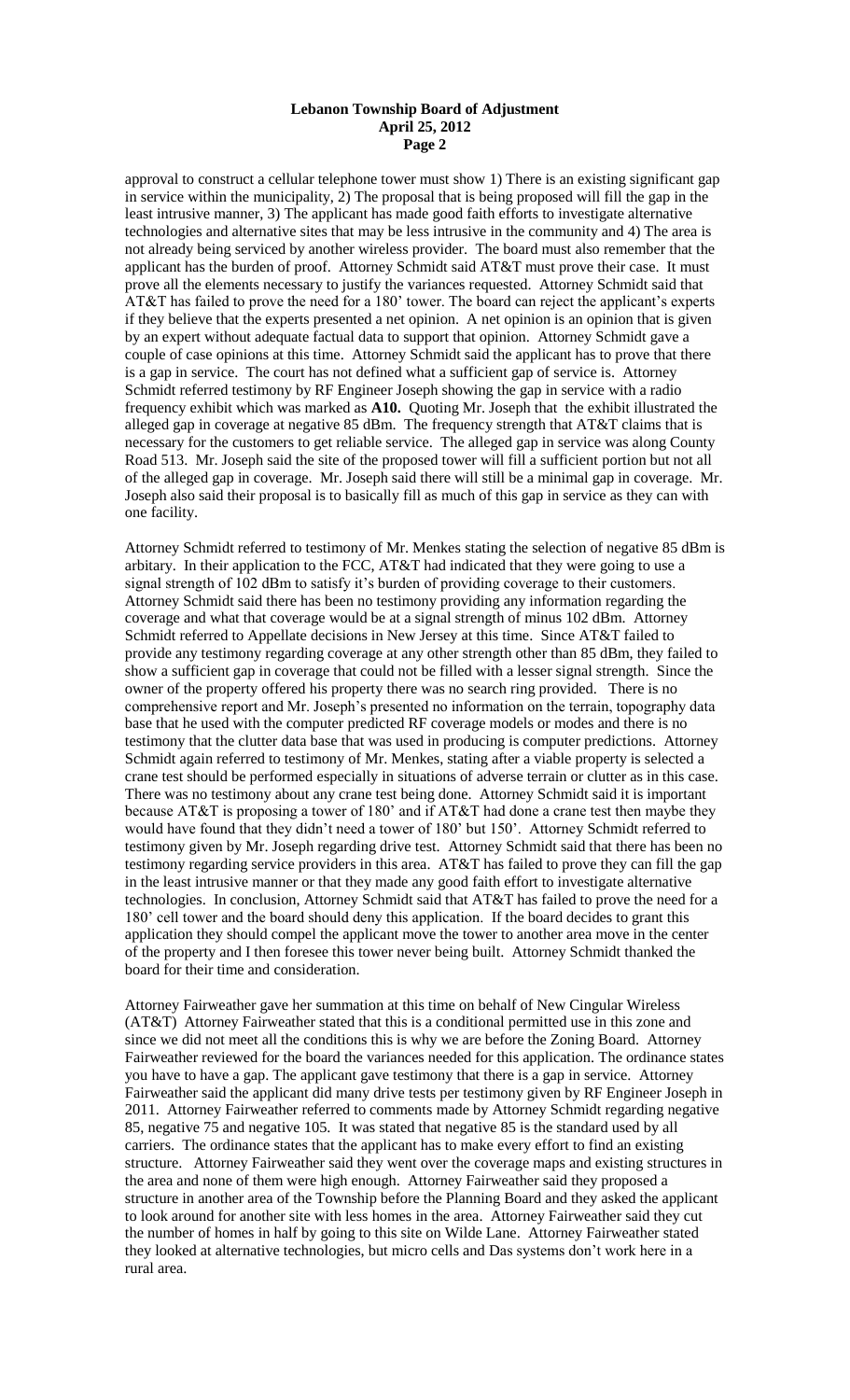#### **Lebanon Township Board of Adjustment April 25, 2012 Page 3**

Also, it is not used by AT&T in New Jersey in rural areas. The area on the property which is already disturbed and the Highlands would prefer a existing disturbed area then to create a new area of disturbance which the Highlands would not approve. The ordinance also requires that we follow the priority schedule which New Cingular tried, the other site was higher on the priority but still at this site it is a Conditional Use. The ordinance doesn't allow for lighting only if the FCC requires it. Attorney Fairweather said that both RF experts agreed that there is a gap in service. Attorney Fairweather said their Planner testified that the application was not a determent to the zoning ordinance or the Master Plan. The Planner looked at the positive and negative criteria. The applicant meets the positive criteria because they are FCC licensed and because they have a gap. Without a negative criteria there is no demand on any public services. The site will be visited every 4-6 weeks or possibly every 8 weeks. Attorney Fairweather said the Planner said this is a perfect site with having 32 acres with the tower hardly being seen. There is over 400' between the neighbor and the tower. The Planner said this is a better site then the original one that was purposed. Attorney Fairweather said per the Planner that the positive criteria substantially outweighed the negative criteria. In conclusion, Attorney Fairweather said this is not an easy decision, all cell tower applications are touch applications and is not easy decision, but ask that the board come to a legally correct conclusion and approve this application. Attorney Fairweather thanked the board for all the time that has gone into hearing this application.

Chairman Terzuolo announced that the board will take a recess at this time at 8:30 p.m. When the board reconvened at 8:40 p.m. the board went into deliberations. Mr. Nagie said this is the hardest application he has dealt with since being appointed to the board. The area for the cell tower is not that visible and a small amount of the tower will be exposed. Mr. Nagie said he is not interested in having a mono-pine at 185' prefers a mono-pole at 180'. Mr. Nagie said the applicant should be granted the variances requested. Mr. Perry said he agrees with Mr. Nagie comments. Mr. Perry said he drove up to the site and felt this is the right location for the cell tower. Mr. Perry said he thought having the cell tower at this location would make it better than what it is and said if this will be better for the township then he is for it. Mr. MacQueen said they are able to build on existing coverage which is better then disturbing new ground and the Highlands prefers using existing coverage then to create new. There is already a driveway to the location on the property where the tower will be built. The ordinance speaks of a residential transportation zone which we require in our ordinance. Mr. MacQueen referred to A10 & A11, the overlay maps which shows where coverage is needed. Mr. MacQueen said he felt it will make a huge difference from the east and west which was shown on the overlay maps. Mr. MacQueen said they do drive tests all the time, because you see them out on the road along with the computer generated tests. Mr. MacQueen said along with a drive test a computer generated test is one of the best ways to find out if they are going to get better cell service. Mr. MacQueen said that this is one of the best locations for this tower in the area. There have been many cell companies that have tried to put towers in different locations along Route 513. Mr. MacQueen said putting towers on telephone poles or putting alternative systems on telephone poles does work. But with the hills in Lebanon Township the people texting along with all the other electronic stuff we have in our homes, I don't believe they are going to work. Mr. MacQueen said the fall down zone is totally within the property and the visual impact of the tower is going to be less than if it were in any other location. Mr. MacQueen went on to say that he did not think this proposal hurts our Master Plan at all, it is an allowed conditional use in this zone along being on our list of conditional areas where this tower can go.

Mr. Kozlowski said he did his own drive test along with Route 513 and there is a dead area. Mr. Kozlowski said he is convinced that what AT&T is proposing would correct the dead area otherwise they would not be proposing it. The main issue outstanding is the visual obstruction that it would cause. AT&T did a good job of putting other photographs of simulating what the cell tower would look like. Mr. Kozlowski said the location of the property is good and it already has a road going to it. Mr. Maurizio said he has a problem with the site that it should have been further up on the site. Mr. Maurizio felt that the proposed site should have been closer to the center of the property also he did not understand the issue with the Highlands, why couldn't they have done a land swap, restore present impervious coverage and take another spot. Mr. Abuchowski said the one issue he found astounding is that this is the most efficient and economic site and is somehow a negative. There have been comments that you can see the tower and we see towers all the time. Mr. Abuchowski noted that a cell tower is going up right behind the Municipal Building. At this site there is 400' of woods between people and the tower. Mr. Abuchowski said there is a limited number of properties where this tower can go and this is the best property in the area and said that he is in favor of the tower.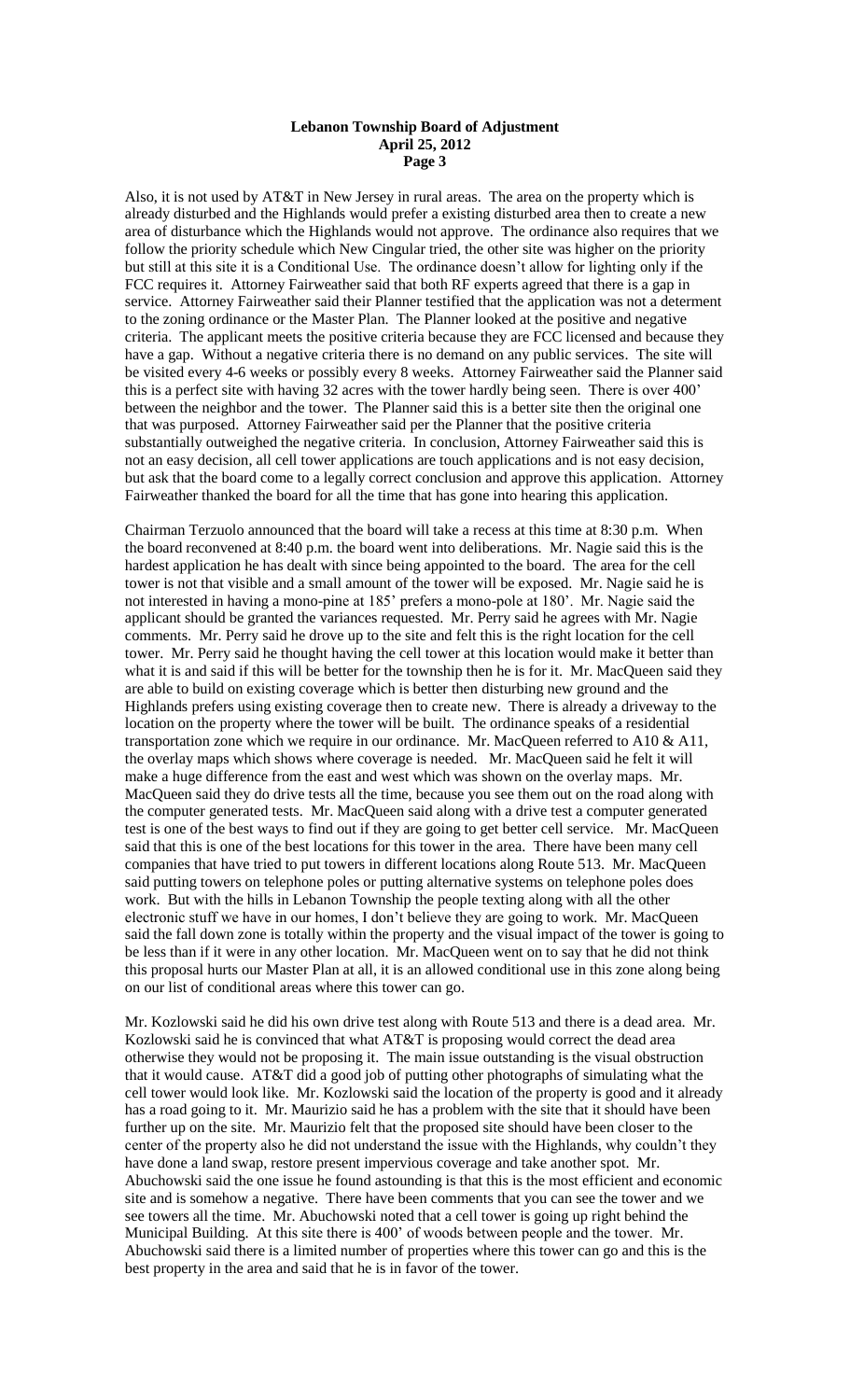#### **Lebanon Township Board of Adjustment April 24, 2012 Page 4**

Chairman Terzuolo said he concurs with the majority of the board being in favor of this application. Chairman Terzuolo noted there were concerns raised regarding property values but there was no testimony given by an appraiser to go through those property values and give this Board any kind of evidence, hard evidence as to what may occur or not occur if this tower is erected. It has been reiterated by Board Members that the property in question is large consisting of 30+ acres. Also, it will be located on existing impervious coverage and this is the best site we can come up with. Some of the reasons for a D Variance is the fact there is a gap in coverage for this area. Chairman Terzuolo reviewed for the board the letter from Attorney Gallina regarding the issues at hand. At this time, the board discussed the conditions. Mr. Abuchowski suggested not having a mono-pine but just a mono-pole instead. The board agreed. Mr. MacQueen asked that the board put a limit on the number of co-locators and having the mono-pole be a silver/gray in color. The board agreed to both. And last, asked that the Police Dept, Fire/Rescue Dept, County Emergency Management be able to use the cell tower. Board also agreed. At the conclusion of the board's discussion with the conditions, motion by Mr. MacQueen and seconded by Mr. Abuchowski to grant the D Variance to construct the tower at 180'.

| <b>ROLL CALL Yes: Mr. Kozlowski</b> | Mr. Abuchowski | No: | Mr. Maurizio              |
|-------------------------------------|----------------|-----|---------------------------|
| Mr. MacQueen Mr. Perry              |                |     | <b>Absent:</b> Mr. Eberle |
| Mr. Terzuolo                        | Mr. Nagie      |     | Mr. Machauer              |

Motion by Mr. MacQueen and seconded by Mr. Abuchowski to grant a D Variance for two principal structures on a lot in a residential zone.

| ROLL CALL Yes: Mr. Kozlowski Mr. Abuchowski |           | No: | Mr. Maurizio              |
|---------------------------------------------|-----------|-----|---------------------------|
| Mr. MacQueen Mr. Perry                      |           |     | <b>Absent:</b> Mr. Eberle |
| Mr. Terzuolo                                | Mr. Nagie |     | Mr. Machauer              |

Motion by Mr. MacQueen and seconded by Mr. Abuchowski to grant a variance with Conditional Use and Site Plan approval with the following conditions:

a. Approval from all outside agencies having jurisdiction

- b. Color of the mono-pole will be a non-glare and Radio Frequency friendly color
- c. Applicant will consult with Board Engineer Risse in regard to the color
- d. The tower will be constructed to accommodate five (5) carriers
- e. The tower will be made available to Police, Fire/Rescue and other emergency agencies.
- f. Applicant will comply with the provisions of the Lebanon Township Ordinance regarding dismantling of the tower, should that become necessary.
- g. The applicant will provide updated access deeds to the property.
- h. The applicant will provide As Built drawings for the Board Engineer to review and approve.
- i. The fence not to exceed 8 feet.
- j. Payment of all necessary fees and escrows to be up to date and current.
- k. The applicant shall obtain permits within 18 months of approval of Resolution or request appropriate extension of time

| <b>ROLL CALL Yes:</b> Mr. Kozlowski Mr. Abuchowski |           | No: | Mr. Maurizio              |
|----------------------------------------------------|-----------|-----|---------------------------|
| Mr. MacQueen Mr. Perry                             |           |     | <b>Absent:</b> Mr. Eberle |
| Mr. Terzuolo                                       | Mr. Nagie |     | Mr. Machauer              |

**Attorney Gallina will prepare the resolution to be on the Agenda of June 27, 2012. `**

#### **PRESENTATION OF BILLS:**

| a. John Gallina, Esq. | $$312.50 -$ Attend Bd Meeting $3/28/2012$   |
|-----------------------|---------------------------------------------|
|                       | $$281.25 - Escrow$ (Smith)                  |
|                       | $$343.75 - Escrow$ (Davara Industrial Ctr.) |
| b. Court Stenographer | $$200.00 -$ Attend Bd Meeting $4/25/2012$   |
|                       | Total: \$1,137.50                           |

Ms. Glashoff noted their was a Agenda Addendum with additional bills being added from Planner Bolan in the amount of **\$1,097.80** bringing the grand total to **\$2,235.30**. Unanimously approved.